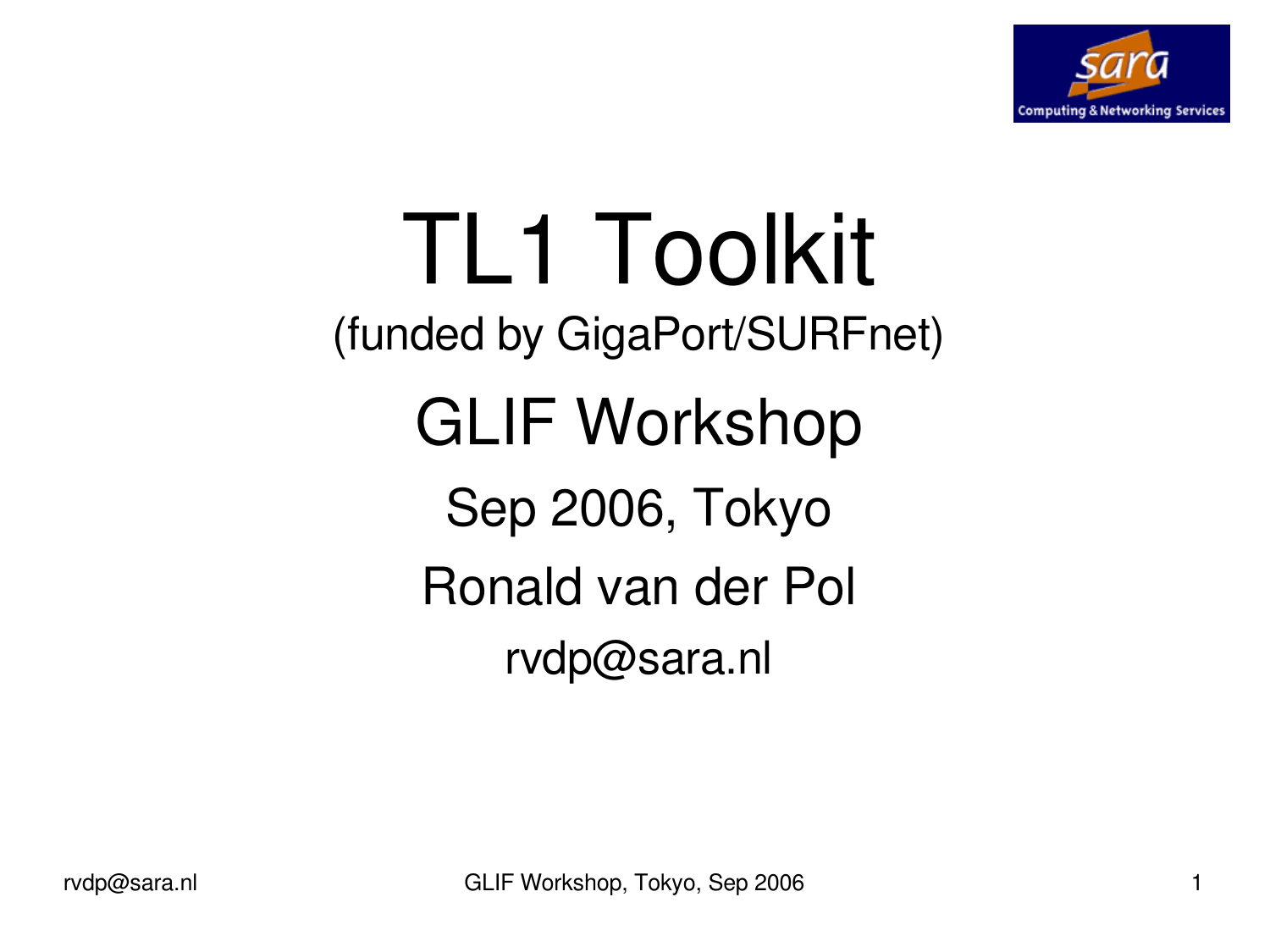



- TL1 Toolkit
- GLIF fault monitoring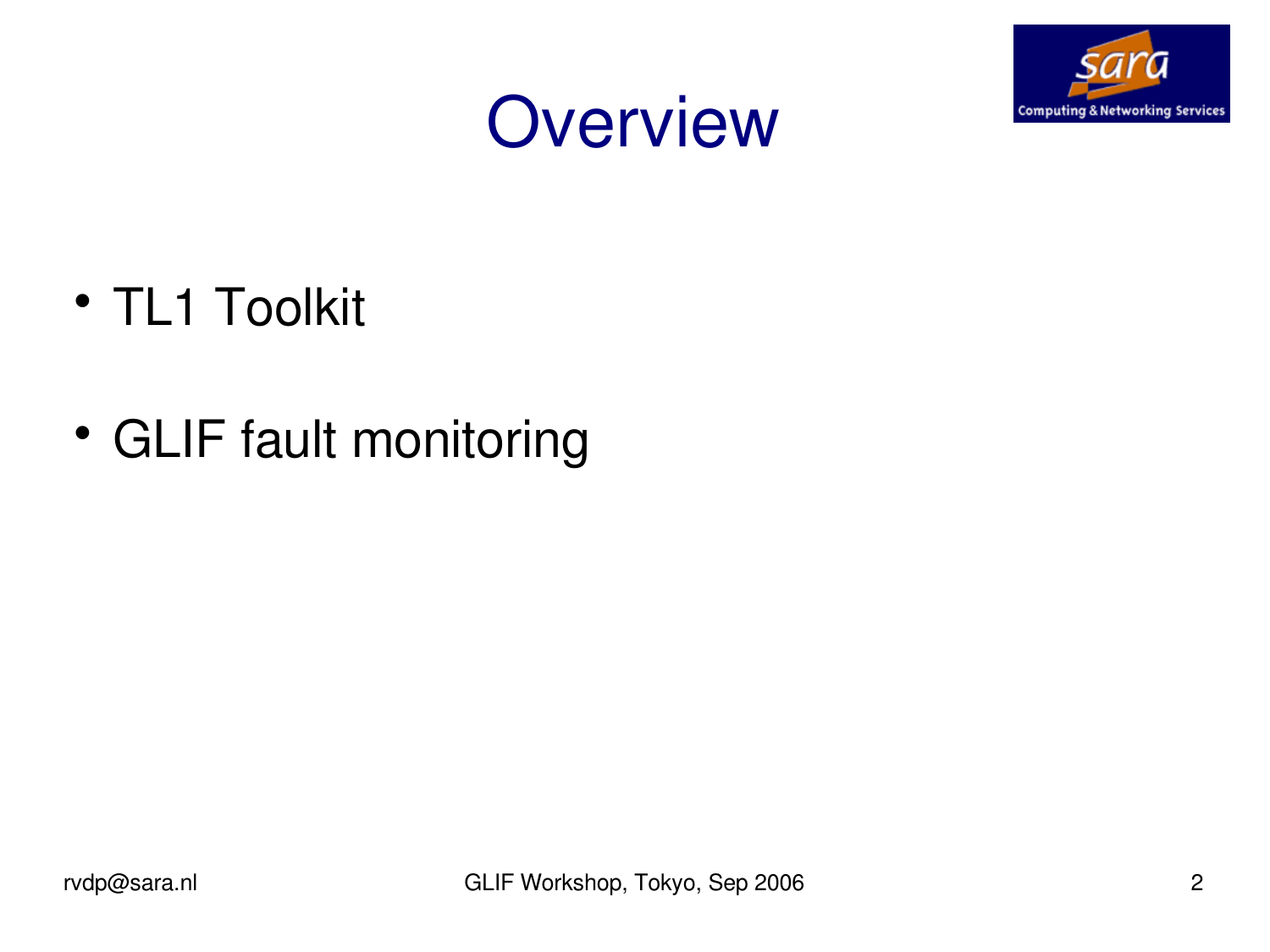

# SARA's TL1 Toolkit

- SURFnet6 equipment works with TL1
- TL1 has difficult command syntax
- TL1 has difficult to parse out
- TL1 Toolkit is a Perl module that
	- − provides enigineer with easy to use API
	- − returns data in easy to use Perl data structures
	- − easy handling of connecting, logging in and out
- Apache 2.0 license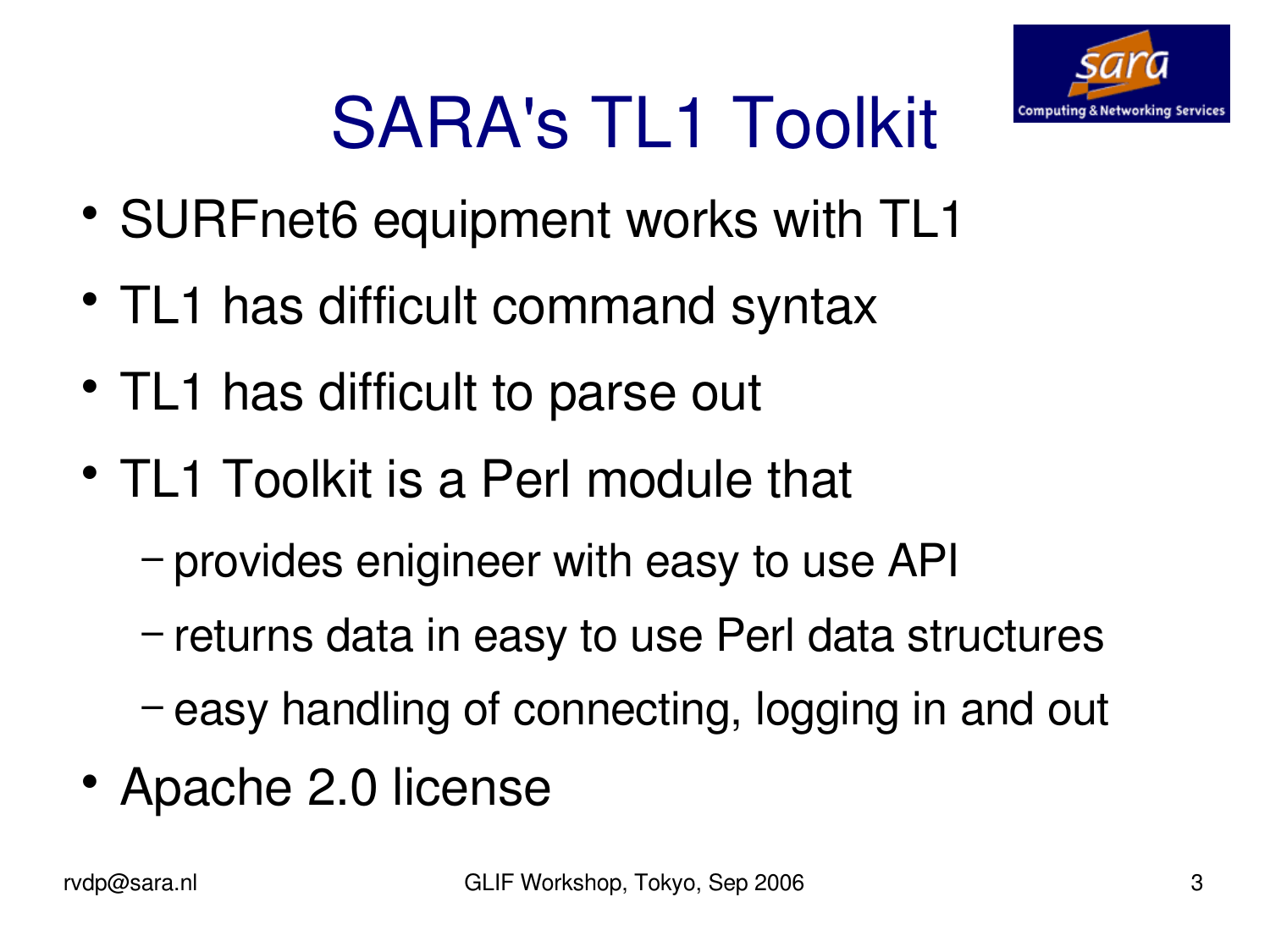;



< RTRV-CRS-STS3C:"Asd001A\_OME3T":ALL:42:::DISPLAY=PROV,CKTID=ALL;IP 42

TL1 syntax

 $\prec$ 

"Asd001A\_OME3T" 06-09-03 13:04:06

M 42 COMPLD

"STS3C-1-10-1-1,STS3C-1-1-2-1:2WAY:CKTID=\"ARS-P11700\":" "STS3C-1-10-1-4,STS3C-1-1-2-4:2WAY:CKTID=\"ARS-P11700\":" "STS3C-1-10-1-7,STS3C-1-1-2-7:2WAY:CKTID=\"ARS-P11700\":" "STS3C-1-10-1-10,STS3C-1-1-2-10:2WAY:CKTID=\"ARS-P11700\":" "STS3C-1-10-1-13,STS3C-1-1-2-13:2WAY:CKTID=\"ARS-P11700\":" "STS3C-1-10-1-16,STS3C-1-1-2-16:2WAY:CKTID=\"ARS-P11700\":" "STS3C-1-10-1-19,STS3C-1-1-2-19:2WAY:CKTID=\"ARS-P11700\":" "STS3C-1-10-1-22,STS3C-1-6-1-1:2WAY:CKTID=\"OME-1010\_1060\_testen\":"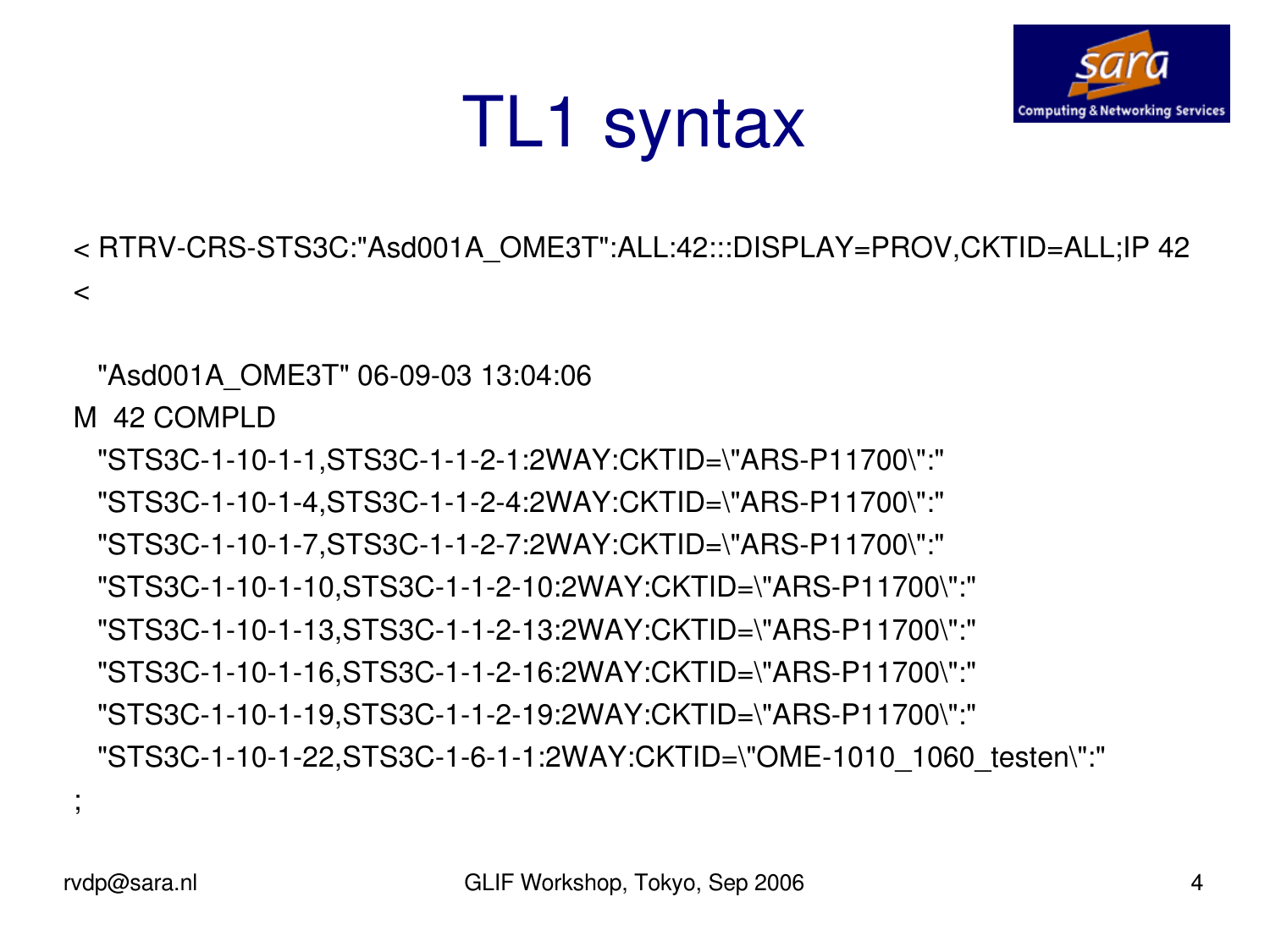

# TL1 Toolkit

- Perl module
	- − connect to NE
	- − login
	- − execute command
	- − logout
	- − disconnect
- handles commands and alarms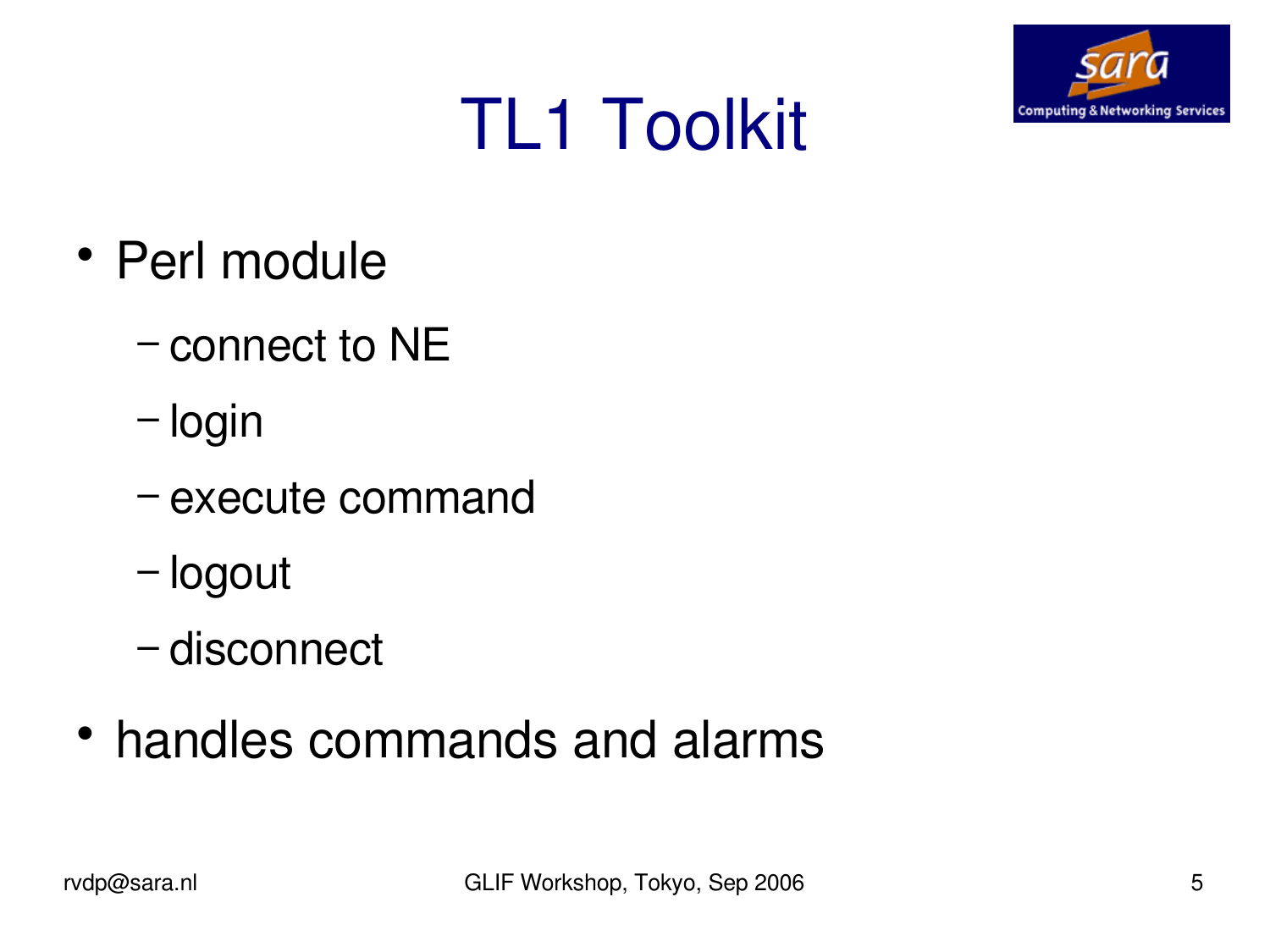

#!/usr/bin/env perl

```
use strict;
use warnings;
```
use tl1;

```
my \texttt{Sdevice} = \texttt{tl1->new}(hostname => "Asd001A OME3T",
         username \Rightarrow "xxxx",
         password => "xxxx",
         peerport \Rightarrow 23,
         verbose \Rightarrow 0,
);
die if ($device->open() == 0);
my @out = $device>retrieve_circuits();
$device>close();
for my $row (@out) {
         print "circuitname = $$row[0], from = $$row[2]/$$row[4], ".
                  "to = $$row[7]/$$row[9]\n";
}
```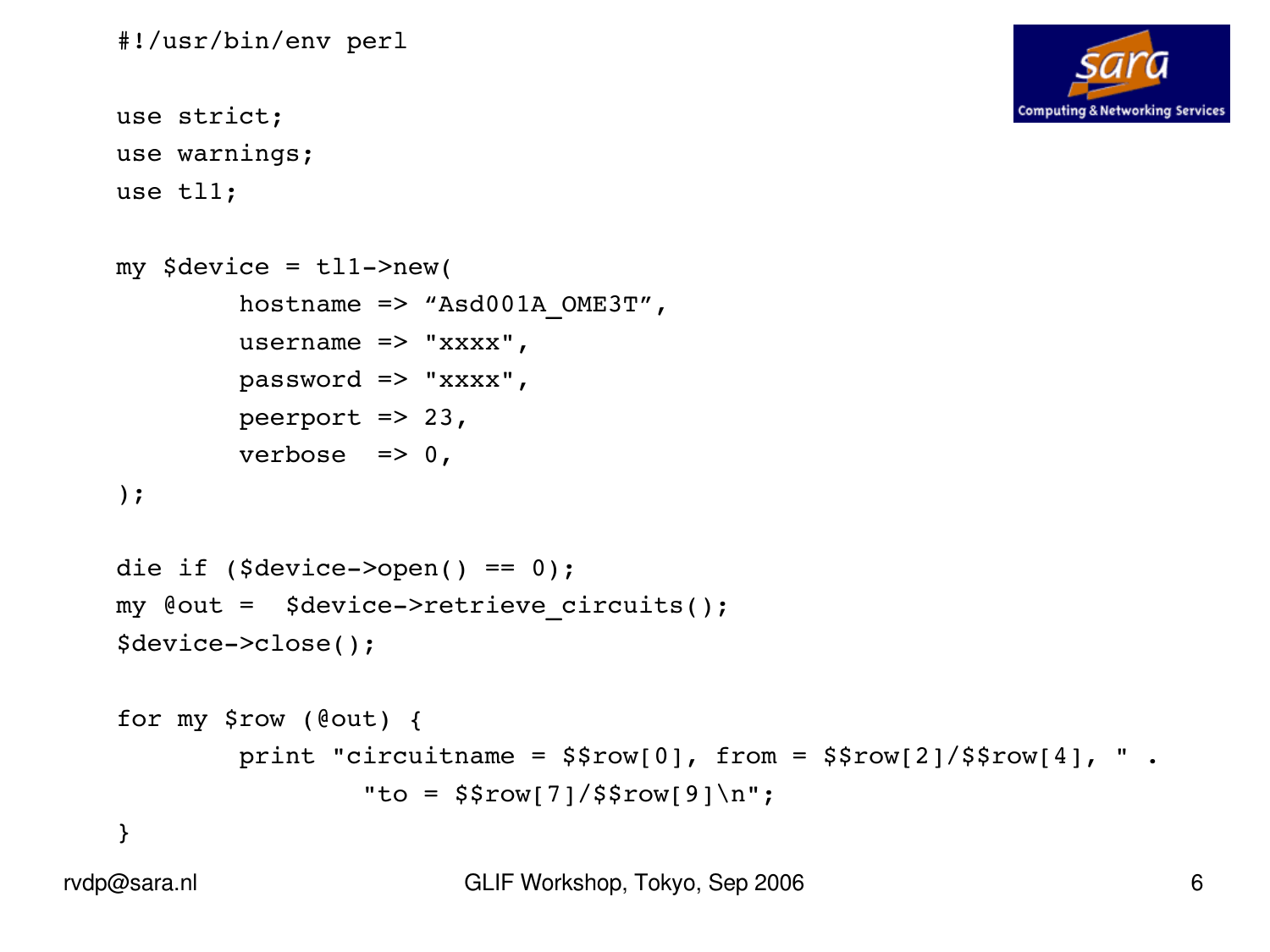# Perl script



\$ get\_crossconnects.pl

circuitname =  $ARS-P11700$ , from =  $10/1$ , to =  $1/2$ circuitname =  $ARS-P11700$ , from =  $10/1$ , to =  $1/2$ 

circuitname =  $ARS-P11700$ , from =  $10/1$ , to =  $1/2$ 

circuitname =  $ARS-P11700$ , from =  $10/1$ , to =  $1/2$ 

circuitname =  $ARS-P11700$ , from =  $10/1$ , to =  $1/2$ 

circuitname =  $ARS-P11700$ , from =  $10/1$ , to =  $1/2$ 

circuitname =  $ARS-P11700$ , from =  $10/1$ , to =  $1/2$ 

circuitname = OME-1010 1060 testen, from =  $10/1$ , to =  $6/1$ \$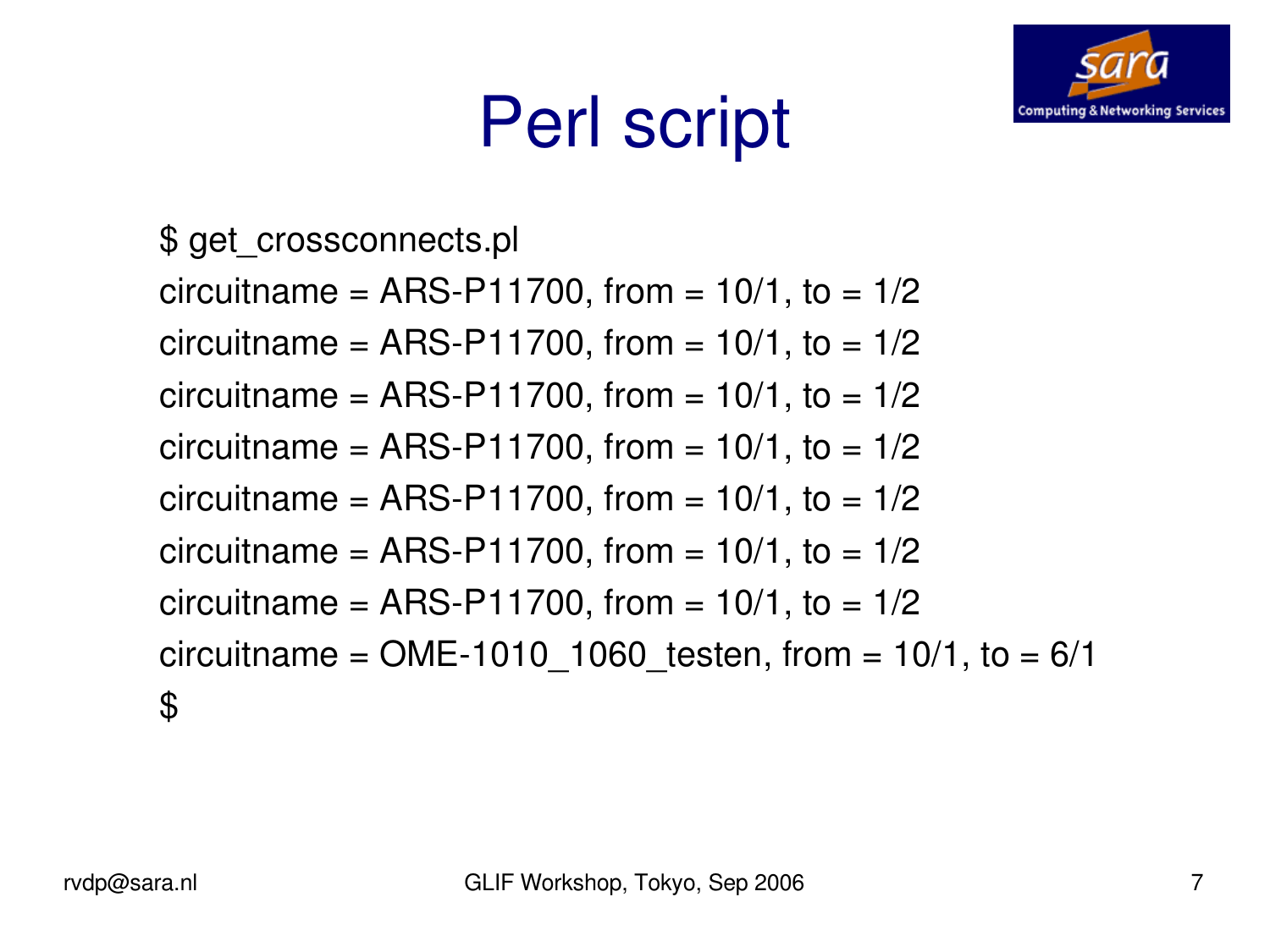

# API functions

- get cardtype(\$shelf, \$slot)
- retr\_swversion()
- retr\_inoctets()/retr\_outoctets()
- retrieve alarms()
- retrieve circuits()
- get section trace(\$shelf, \$slot, \$port)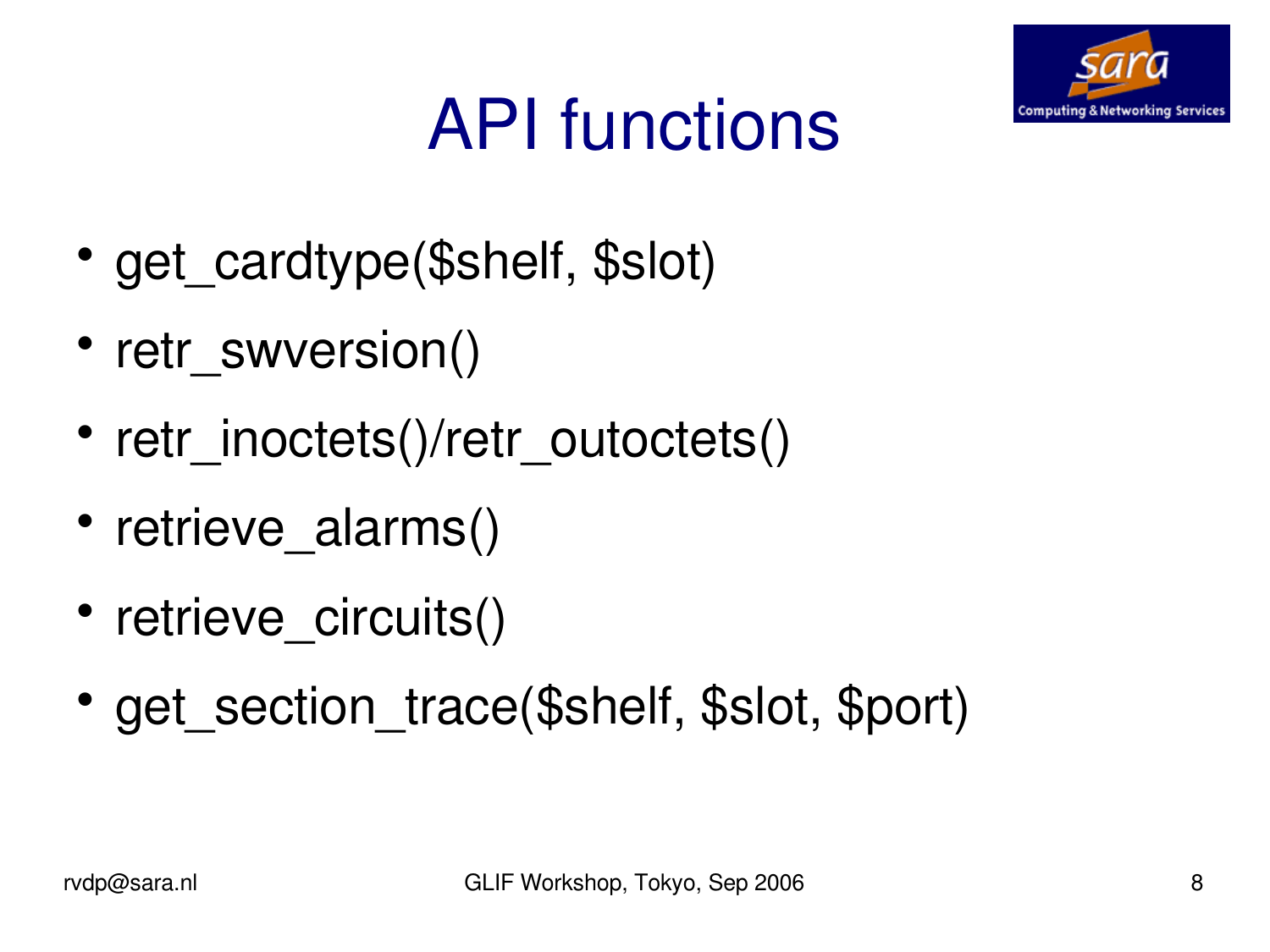

# Example of TL1 Toolkit

- overview of crossconnects (lightpaths)
- uses retrieve circuits() function
- returns list of crosconnect data
- crossconnect data is stored in MySQL database
- all data retrieved by cron job
- PHP web page displays lightpaths
- used on SURFnet6 and Netherlight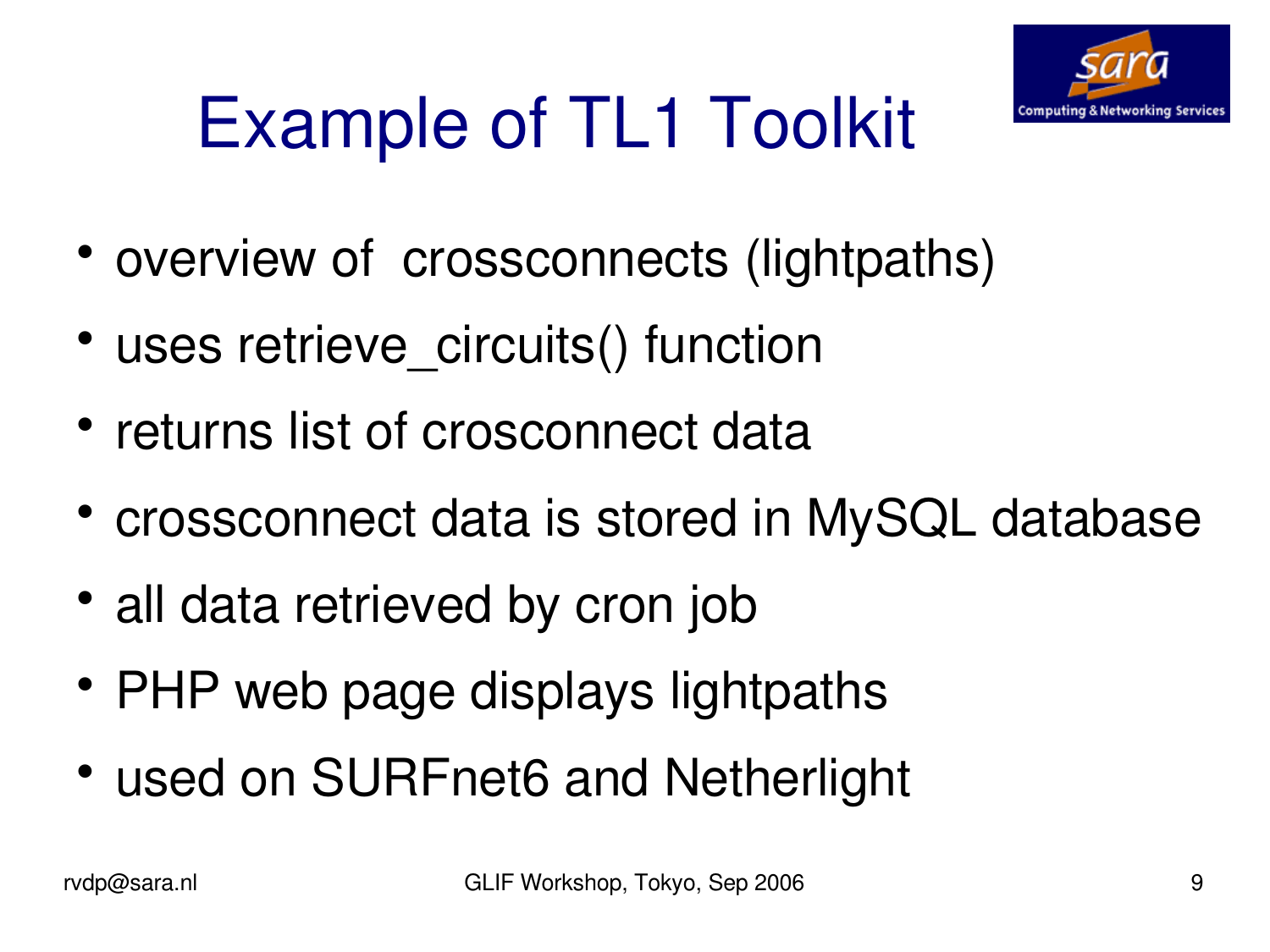#### crossconnects on Ut001a\_ome01



|                              | Getting Started <b>N</b> Latest Headlines    | sara SURFnet6<br>Research on Networks           |                                            |     |                              |                         |                         |
|------------------------------|----------------------------------------------|-------------------------------------------------|--------------------------------------------|-----|------------------------------|-------------------------|-------------------------|
| Back                         |                                              | SN6 Lightpath Monitoring: Crossconnect overview |                                            |     |                              |                         |                         |
| NE FILTER:                   | 킈<br>Ut001a ome01                            |                                                 |                                            |     |                              |                         |                         |
| CIRCUIT FILTER: ALL          | $\vert \cdot \vert$                          |                                                 |                                            |     |                              |                         |                         |
|                              |                                              |                                                 |                                            |     |                              |                         |                         |
| reset                        |                                              |                                                 |                                            |     |                              |                         |                         |
| Sorted by: host<br><b>NE</b> |                                              | circuitname                                     | From                                       | To  | <b>Status</b>                | <b>Details</b>          | Remove                  |
| Ut001a_ome01                 | Asd002a-Ut001a GE1(OWINSP)                   |                                                 | 9/1                                        | 3/3 | reserved                     | ø                       | $\times$                |
| Ut001A_OME01                 | Ed001A Asd002A GE1(L2SS Ed)                  |                                                 | 9/1                                        | 2/1 | discovered                   | $\Box$                  | $\overline{\mathsf{x}}$ |
|                              |                                              |                                                 |                                            |     |                              | $\overline{\mathbf{x}}$ |                         |
| bandwidth                    | begin                                        | switch mate                                     | end                                        |     |                              | uptime                  |                         |
| $VC-4$                       | POS 9/1 ; VC-4 nr 8                          | N/A                                             | POS 2/1 ; VC-4 nr 8                        |     | 25 d 0 h 3 m                 |                         |                         |
| $VC-4$                       | POS 9/1 ; VC-4 nr 9                          | N/A                                             | POS 2/1 ; VC-4 nr 9                        |     | 25 d 0 h 3 m                 |                         |                         |
| $VC-4$                       | POS 9/1 ; VC-4 nr 10                         | N/A                                             | POS 2/1; VC-4 nr 10                        |     | 25 d 0 h 3 m                 |                         |                         |
| $VC-4$                       | POS 9/1; VC-4 nr 11                          | N/A                                             | POS 2/1; VC-4 nr 11                        |     | 25 d 0 h 3 m                 |                         |                         |
| $VC-4$<br>$VC-4$             | POS 9/1 ; VC-4 nr 12<br>POS 9/1 ; VC-4 nr 13 | N/A<br>N/A                                      | POS 2/1; VC-4 nr 12<br>POS 2/1; VC-4 nr 13 |     | 25 d 0 h 3 m<br>25 d 0 h 3 m |                         |                         |
| $VC-4$                       | POS 9/1 ; VC-4 nr 14                         | N/A                                             | POS 2/1; VC-4 nr 14                        |     | 25 d 0 h 3 m                 |                         |                         |
|                              | Ut001A-Asd001A Ge1(OU-Ut)                    |                                                 | 2/1                                        | 1/3 | discovered                   | $\bullet$               | $\boxtimes$             |
|                              | Ut001a-Asd001a GE1(OWINSP)                   |                                                 | 1/1                                        | 6/1 | reserved                     | ø                       | $\overline{\times}$     |
| Ut001A_OME01                 | Ut001A-Asd002A Ge1(OU-Ut)                    |                                                 | 9/1                                        | 1/4 | discovered                   | ø                       | ×                       |
| Ut001a_ome01<br>Ut001A OME01 | UT001A-Dt001A GE1-TNO Soesterberg            |                                                 | 6/1                                        | 3/2 | discovered                   | $\boldsymbol{\Omega}$   | $\overline{\mathbb{X}}$ |
| Ut001A OME01                 |                                              |                                                 |                                            |     |                              |                         |                         |
|                              |                                              |                                                 |                                            |     |                              |                         |                         |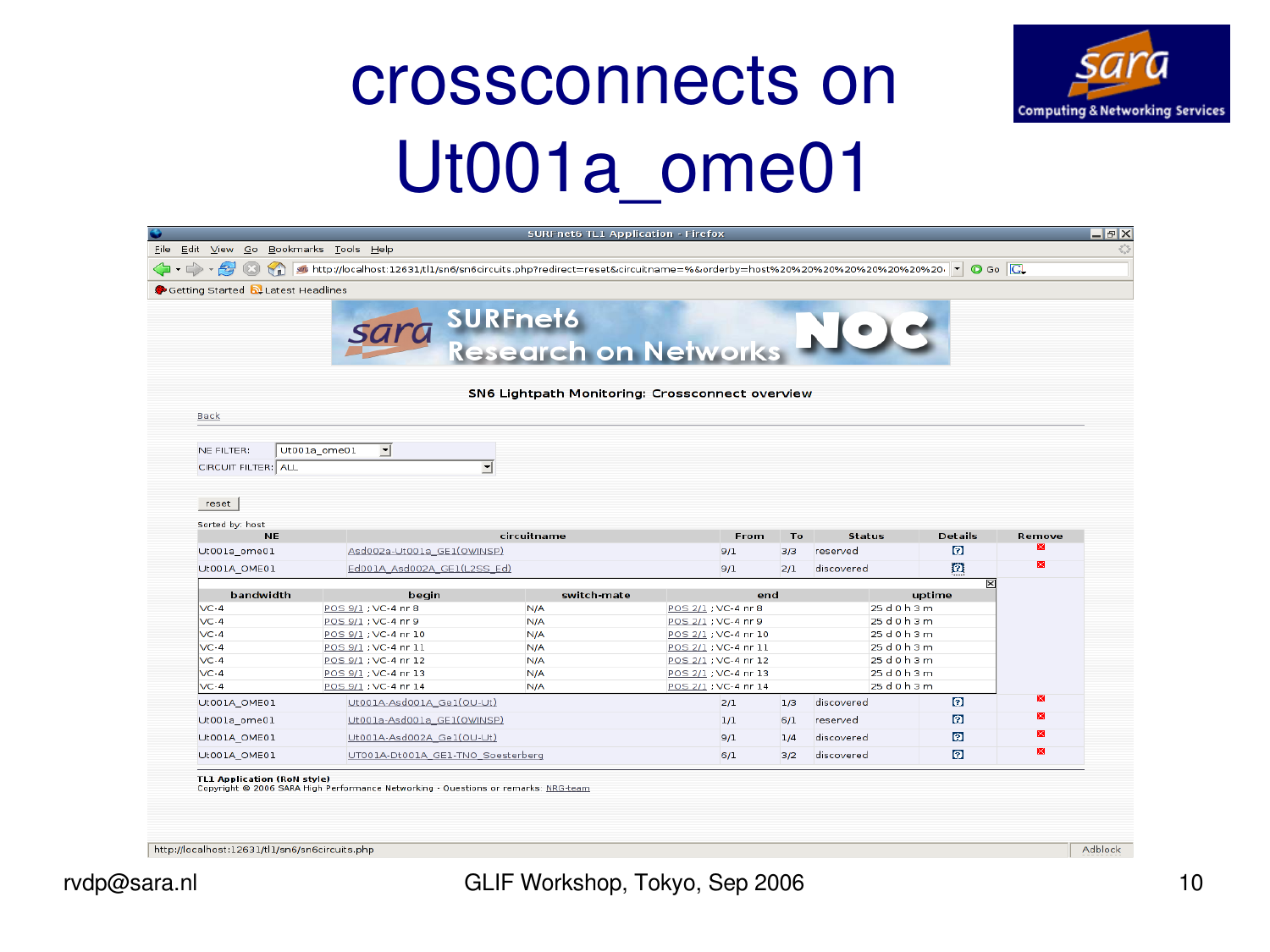```
$ vc4traceroute.pl es001a_ome01 2 4 1
es001a_ome01 2/4 1
Es001a ome01 6/1 124 Dt001a-Es001a GE1(3TU) SWMATE=9/1 82
Asd001a_ome06 9/1 124
Asd001a ome06 11/1 100 Dt001a-Es001a GE1(3TU)
Asd001a_ome01 13/1 100
Asd001a ome01 5/1 22 Dt001a-Es001a GE1(3TU)
Asd001a_ome03 10/1 22
Asd001a ome03 9/1 85 Dt001a-Es001a GE1(3TU)
Dt001a ome01 6/1 85
Dt001a ome01 2/2 1 Dt001a-Es001a GE1(3TU) SWMATE=9/1 106
SWMATE:
Es001a_ome01 9/1 82
Asd002a_ome06 9/1 82
Asd002a ome06 10/1 22 Dt001a-Es001a GE1(3TU)
Asd002a_ome02 6/1 22
Asd002a ome02 12/1 85 Dt001a-Es001a GE1(3TU)
Asd002a_ome03 11/1 85
Asd002a ome03 9/1 106 Dt001a-Es001a GE1(3TU)
Dt001a_ome01 9/1 106
Dt001a ome01 2/2 1 Dt001a-Es001a GE1(3TU) SWMATE=9/1 106
Shared Risk Link Groups:
Es001a-Asd002a-red: 1
Es001a-Asd001a-red: 1
Asd001a-Dt001a-green: 1
Asd002a-Dt001a-green: 1
```


rvdp@sara.nl GLIF Workshop, Tokyo, Sep 2006 11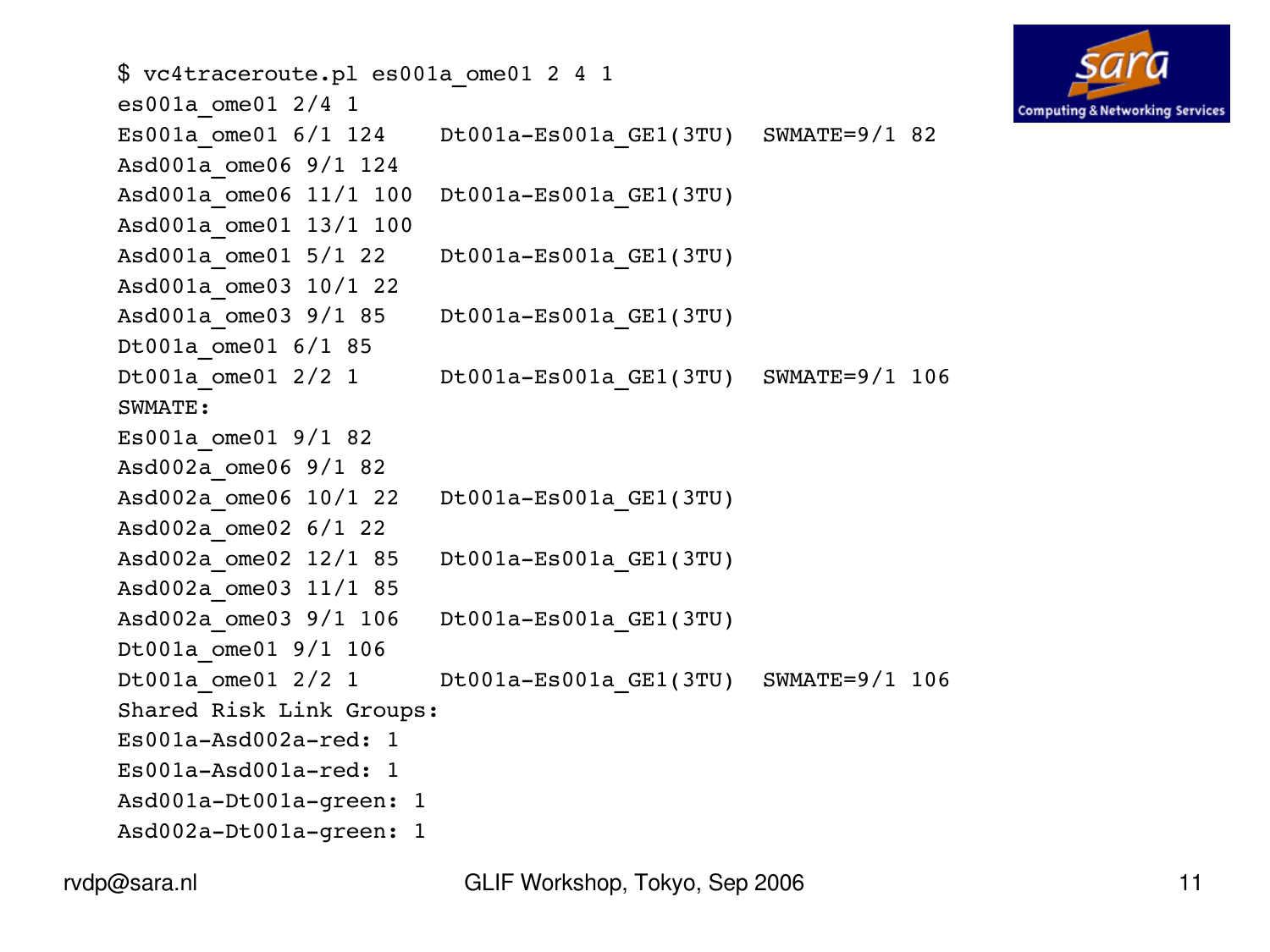

# Where to get it?

- TL1 Toolkit can be downloaded at:
	- − https://nrg.sara.nl/
- Apache 2.0 license
- This work is funded by GigaPort and SURFnet
- Questions and suggestions:
	- − nrg@sara.nl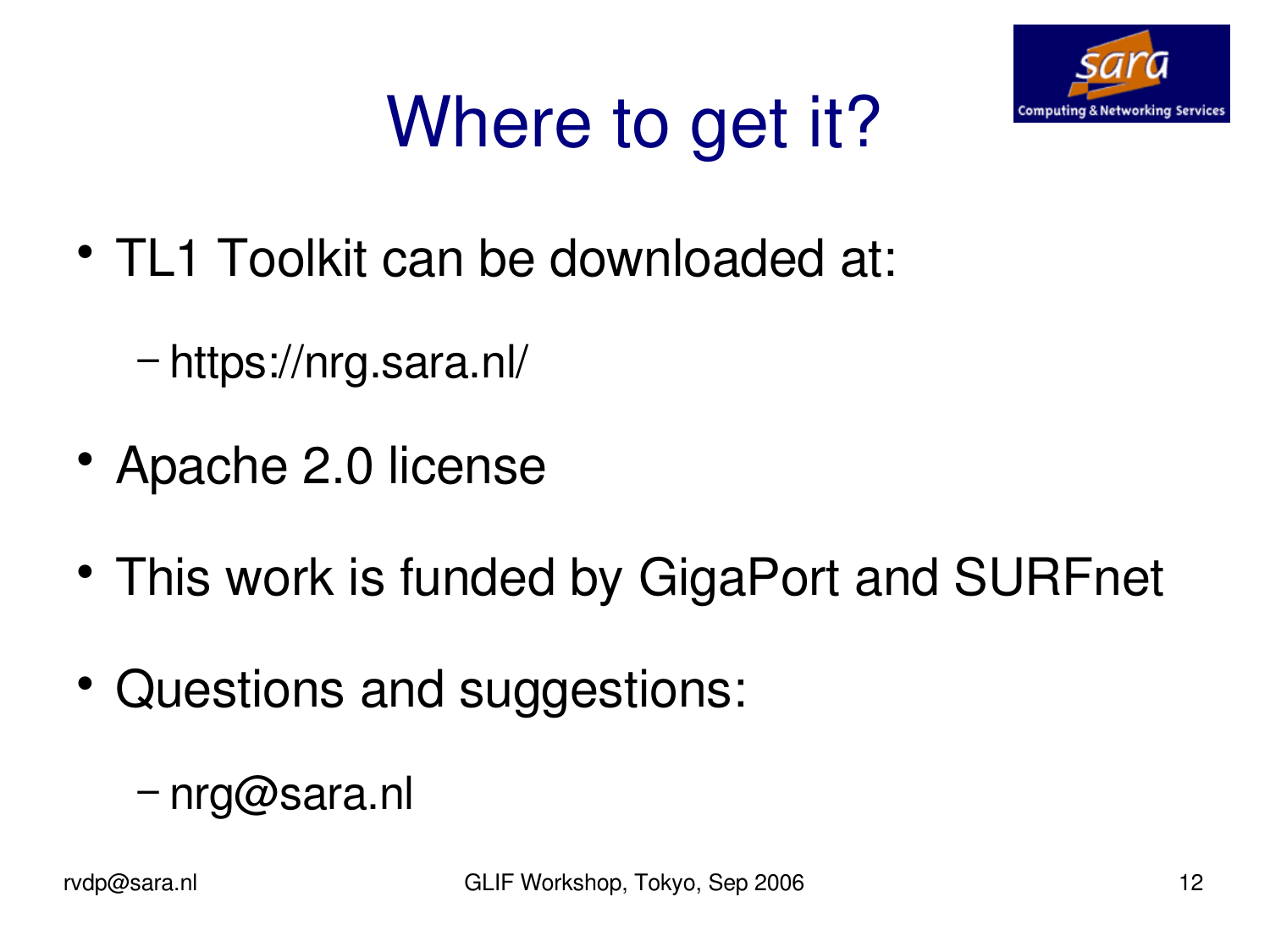## proposal:



end-to-end lightpath monitoring

- Debugging aid for all GOLE operators
- End-to-end status of lightpaths through GLIF
- Each GOLE provides data of their part of a LP
- Each GOLE has website with LP status
- End-users can see status of their lightpath too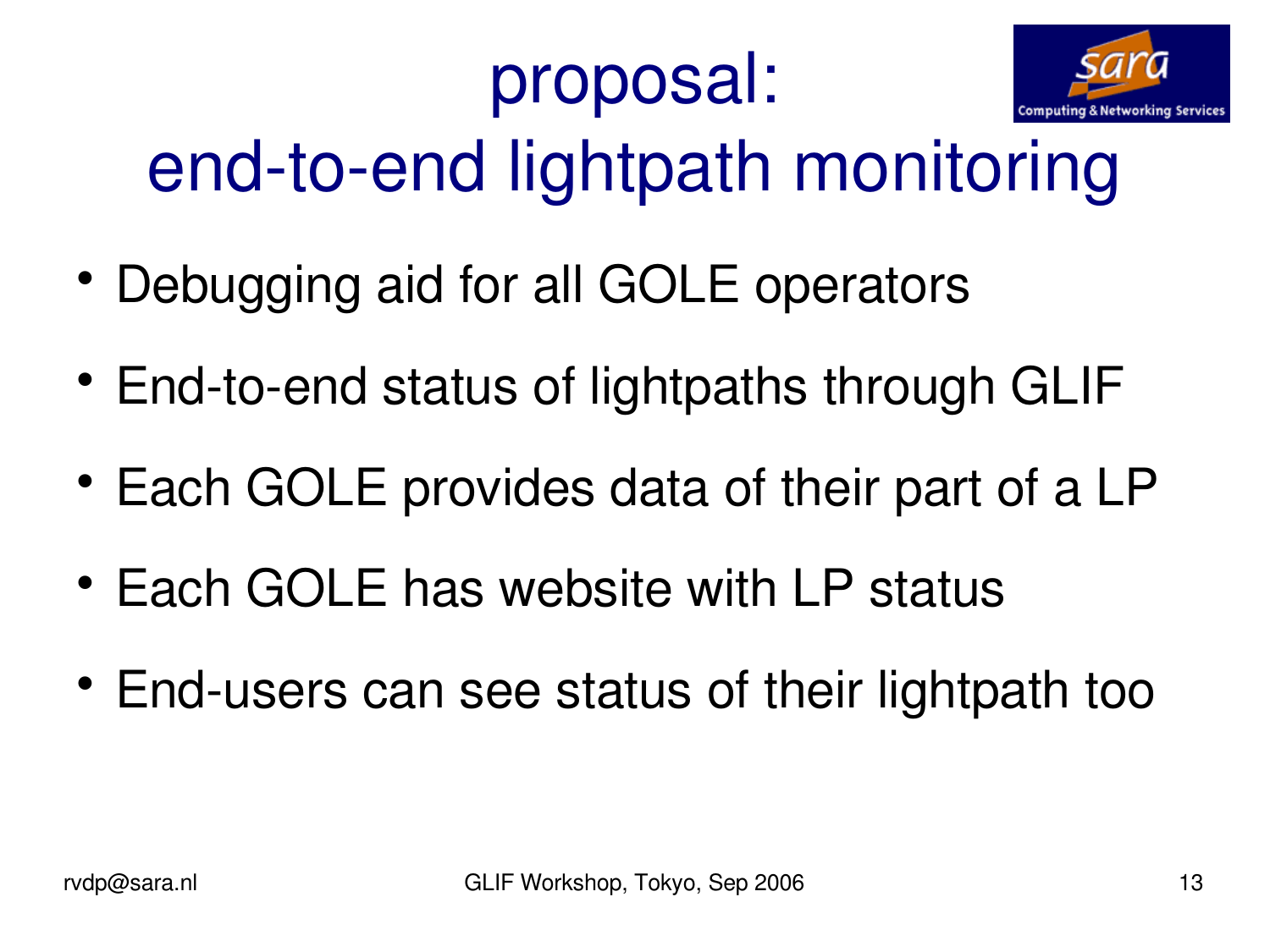

|                                           | Netherlight TL1 Circuits - Firefox                                                                              |                          | 그레지     |
|-------------------------------------------|-----------------------------------------------------------------------------------------------------------------|--------------------------|---------|
| Eile Edit View Go Bookmarks Tools Help    |                                                                                                                 |                          |         |
|                                           |                                                                                                                 | $\bullet$ Go $\boxed{G}$ |         |
| Getting Started <b>N</b> Latest Headlines |                                                                                                                 |                          |         |
|                                           | Netherlight Lightpaths status overview                                                                          |                          |         |
| ok                                        | ASNet 2 Service Challenge-Ams1-GenevaTST                                                                        |                          |         |
| ok                                        | ASNet Service Challenge-Ams1-Geneva-TST                                                                         |                          |         |
| <b>DOWN</b>                               | CERN-Vancouver - TST                                                                                            |                          |         |
| <b>DOWN</b>                               | CERN-Vancouver 2 - TST                                                                                          |                          |         |
| ok                                        | RAL-CERN-1 TST                                                                                                  |                          |         |
| ok                                        | RAL-CERN-2 TST                                                                                                  |                          |         |
| ok                                        | UKlight/RAL CERN 1G-1                                                                                           |                          |         |
| ok                                        | UKlight/RAL CERN 1G-2                                                                                           |                          |         |
| ok                                        | SARA/Nikhef Service Challange 10G - TST                                                                         |                          |         |
| <b>DOWN</b>                               | MAN LAN Laag 2 Exchange New York                                                                                |                          |         |
| ok                                        | Praque ASnet - Korea ARSP10688                                                                                  |                          |         |
| ok                                        | IRNC - GEANT/Abilene OC192                                                                                      |                          |         |
| ok                                        | Praque - Chicago IoP-FNAL ARSP10689                                                                             |                          |         |
| ok                                        | F10-WAN-PHY-TST                                                                                                 |                          |         |
| ok                                        | RIPN/GLORIAD                                                                                                    |                          |         |
| <b>DOWN</b>                               | NY Loop UVA 1                                                                                                   |                          |         |
| <b>DOWN</b>                               | NY Loop UVA 2                                                                                                   |                          |         |
| <b>DOWN</b>                               | 2,5Gig SURFnet-Abilene                                                                                          |                          |         |
| ok                                        | HKOEP-test-circuit-TST                                                                                          |                          |         |
| ok                                        | SURFnet-TLEX-PCX-Apan-demo                                                                                      |                          |         |
| ok                                        | Amsterdam-chicago-DRAGON-1gbs                                                                                   |                          |         |
| <b>DOWN</b>                               | Canarie/SURFnet Wide project                                                                                    |                          |         |
| <b>DOWN</b>                               | tdm3.ams1_ManLAN-1GIG(Score-N-light)                                                                            |                          |         |
|                                           | click on the circuitname to get more information about the status/route and alarms for this specific Lightpath. |                          |         |
| Page generated on: 2006-09-10 03:34:40    |                                                                                                                 |                          |         |
| Done                                      |                                                                                                                 |                          | Adblock |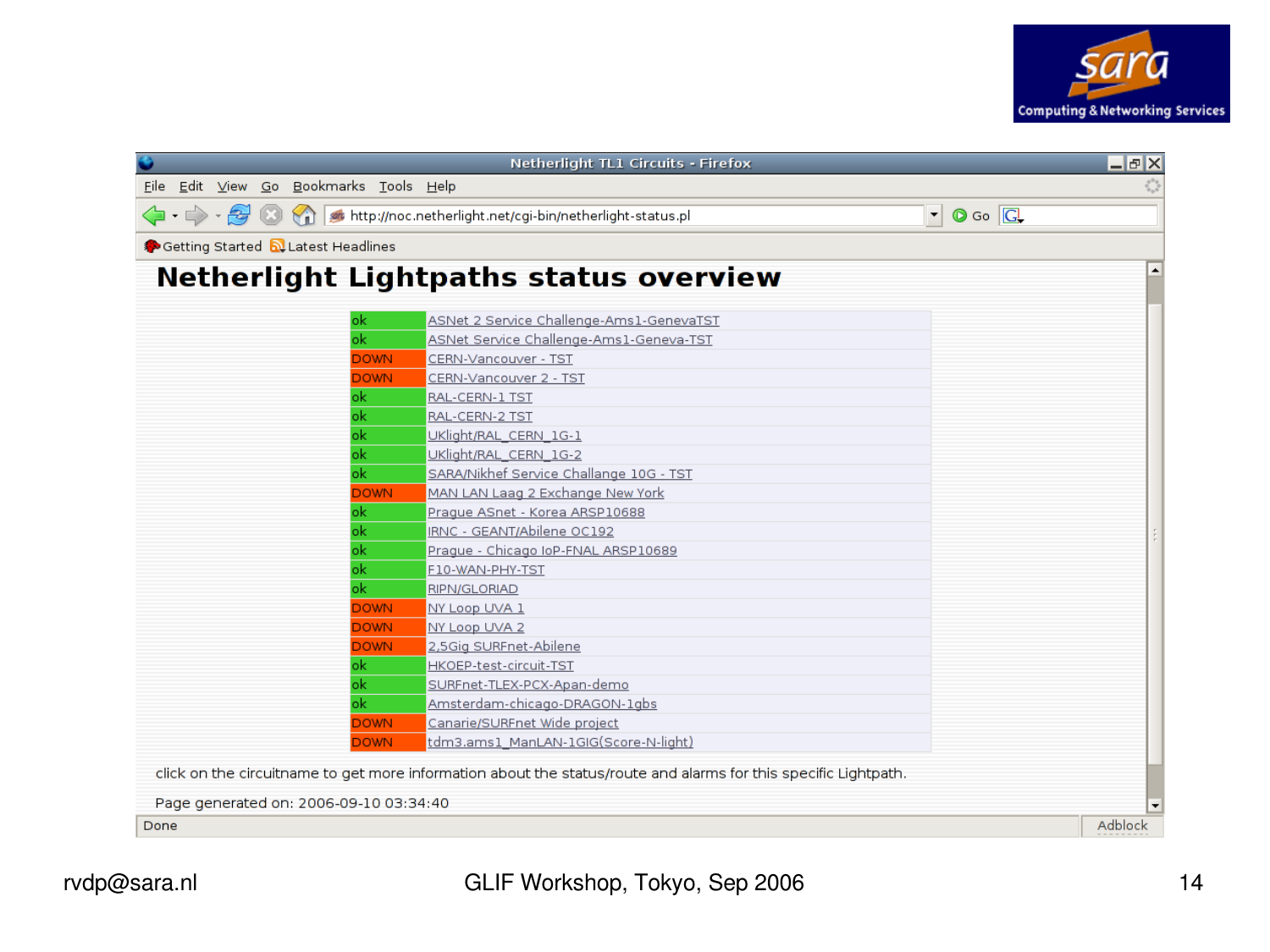

| Netherlight TL1 Circuits - Firefox |                                                   |                                          |                              |                                           |                            |  |  |            |                                           |                                                                         | 그레지                                        |                                                           |                                                      |                                |                                 |  |              |  |
|------------------------------------|---------------------------------------------------|------------------------------------------|------------------------------|-------------------------------------------|----------------------------|--|--|------------|-------------------------------------------|-------------------------------------------------------------------------|--------------------------------------------|-----------------------------------------------------------|------------------------------------------------------|--------------------------------|---------------------------------|--|--------------|--|
|                                    |                                                   |                                          |                              | Eile Edit View Go Bookmarks Tools Help    |                            |  |  |            |                                           |                                                                         |                                            |                                                           |                                                      |                                |                                 |  |              |  |
|                                    | $\langle \cdot   \cdot \rangle \cdot \mathcal{G}$ |                                          |                              |                                           |                            |  |  |            |                                           | http://noc.netherlight.net/cgi-bin/drawjava.pl?CERN-Vancouver%20-%20TST |                                            |                                                           |                                                      | $\circ$ Go $\overline{G}$<br>▾ |                                 |  |              |  |
|                                    |                                                   |                                          |                              | Getting Started <b>N</b> Latest Headlines |                            |  |  |            |                                           |                                                                         |                                            |                                                           |                                                      |                                |                                 |  |              |  |
| ick                                |                                                   |                                          |                              |                                           |                            |  |  |            |                                           |                                                                         |                                            |                                                           |                                                      |                                |                                 |  |              |  |
|                                    |                                                   |                                          |                              |                                           |                            |  |  |            |                                           |                                                                         |                                            |                                                           |                                                      |                                |                                 |  |              |  |
| <b>CERN-Vancouver - TST</b>        |                                                   |                                          |                              |                                           |                            |  |  |            |                                           |                                                                         |                                            |                                                           |                                                      |                                |                                 |  |              |  |
| Manlan-HDXc                        |                                                   |                                          |                              |                                           |                            |  |  |            |                                           | circuit details: CERN-Vancouver - TST                                   |                                            |                                                           |                                                      |                                |                                 |  |              |  |
|                                    |                                                   |                                          |                              |                                           |                            |  |  |            |                                           |                                                                         |                                            | <b>Status for this circuit is: DOWN</b>                   |                                                      |                                |                                 |  |              |  |
|                                    |                                                   | 504/1<br>tdm3.amsterdam1.netherlight.net |                              |                                           | Powerd by the TL1-Toolkit! |  |  |            |                                           |                                                                         |                                            |                                                           |                                                      |                                |                                 |  |              |  |
|                                    |                                                   |                                          |                              |                                           |                            |  |  |            | <b>NE</b><br>tdm1.geneva1.netherlight.net |                                                                         | circuitname<br>CERN-Vancouver - TST STS-24 | bandwidth                                                 | begin<br>12/1/49-72                                  | end<br><b>GE 1/2</b>           | Alar<br>$\overline{\mathbb{A}}$ |  |              |  |
|                                    |                                                   |                                          | 503/3                        |                                           |                            |  |  |            |                                           |                                                                         |                                            | tdm3.amsterdam1.netherlight.net CERN Mancouver Texiere on |                                                      |                                | SOST PAIRING TO BAICICOS        |  |              |  |
|                                    |                                                   |                                          |                              |                                           |                            |  |  |            |                                           |                                                                         |                                            |                                                           | Copyright @ 2006 SARA High Performa on interface 1/2 | Alarm: Transport layer failure |                                 |  |              |  |
|                                    |                                                   |                                          |                              |                                           | 12/1                       |  |  |            |                                           |                                                                         |                                            |                                                           |                                                      | system interface name FAC-1-2  |                                 |  |              |  |
|                                    |                                                   |                                          | tdm1.geneva1.netherlight.net |                                           |                            |  |  |            |                                           |                                                                         |                                            | at: 2006-09-07 16:17:02                                   | Alarm on tdm1.geneva1.netherlight.net                |                                |                                 |  |              |  |
|                                    |                                                   |                                          |                              |                                           |                            |  |  |            |                                           |                                                                         |                                            |                                                           |                                                      |                                |                                 |  |              |  |
|                                    |                                                   |                                          |                              |                                           | 1/2                        |  |  |            |                                           |                                                                         |                                            |                                                           |                                                      |                                |                                 |  |              |  |
|                                    |                                                   |                                          |                              |                                           |                            |  |  |            |                                           |                                                                         |                                            |                                                           |                                                      |                                |                                 |  |              |  |
|                                    |                                                   |                                          | start.                       |                                           |                            |  |  |            |                                           |                                                                         |                                            |                                                           |                                                      |                                |                                 |  |              |  |
|                                    |                                                   |                                          |                              |                                           |                            |  |  |            |                                           |                                                                         |                                            |                                                           |                                                      |                                |                                 |  |              |  |
|                                    |                                                   |                                          |                              |                                           |                            |  |  |            |                                           |                                                                         |                                            |                                                           |                                                      |                                |                                 |  |              |  |
|                                    |                                                   |                                          |                              |                                           |                            |  |  |            |                                           |                                                                         |                                            |                                                           |                                                      |                                |                                 |  | ٠            |  |
| $\blacksquare$                     | javascript:void(0)                                |                                          |                              |                                           |                            |  |  | <b>FFF</b> |                                           |                                                                         |                                            |                                                           |                                                      |                                |                                 |  | ٠<br>Adblock |  |
|                                    |                                                   |                                          |                              |                                           |                            |  |  |            |                                           |                                                                         |                                            |                                                           |                                                      |                                |                                 |  |              |  |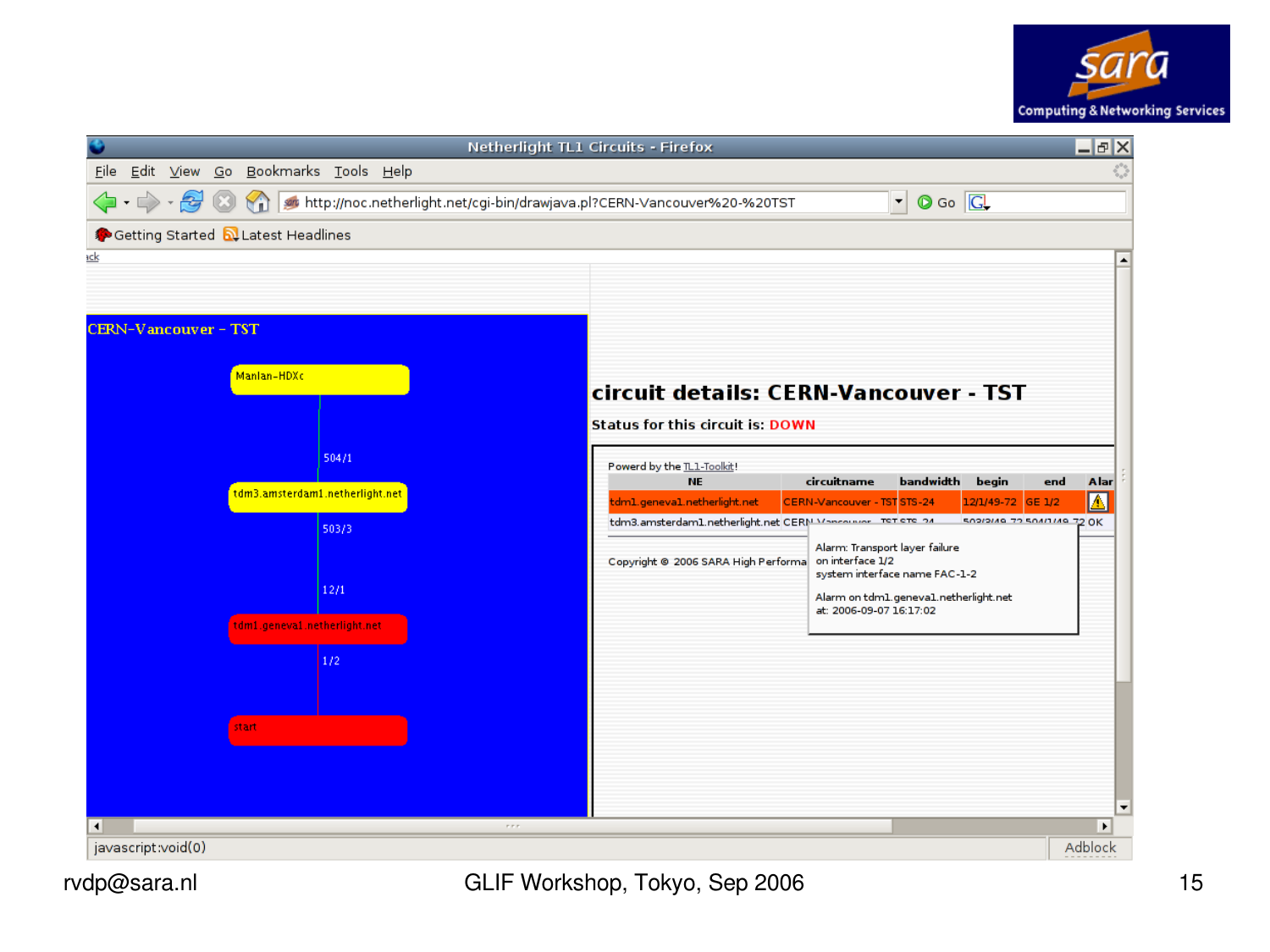

# What is needed?

- retrieve crossconnect and alarm data
	- − SARA's TL1 Toolkit can do this
	- − data stored in MySQL database
- make data available to other GOLEs
	- − use Web Services? PerfSONAR WSDL?
	- − we are writing a program for a TL1based MP
	- − read alarm with TL1 Toolkit and pass it to perfSONAR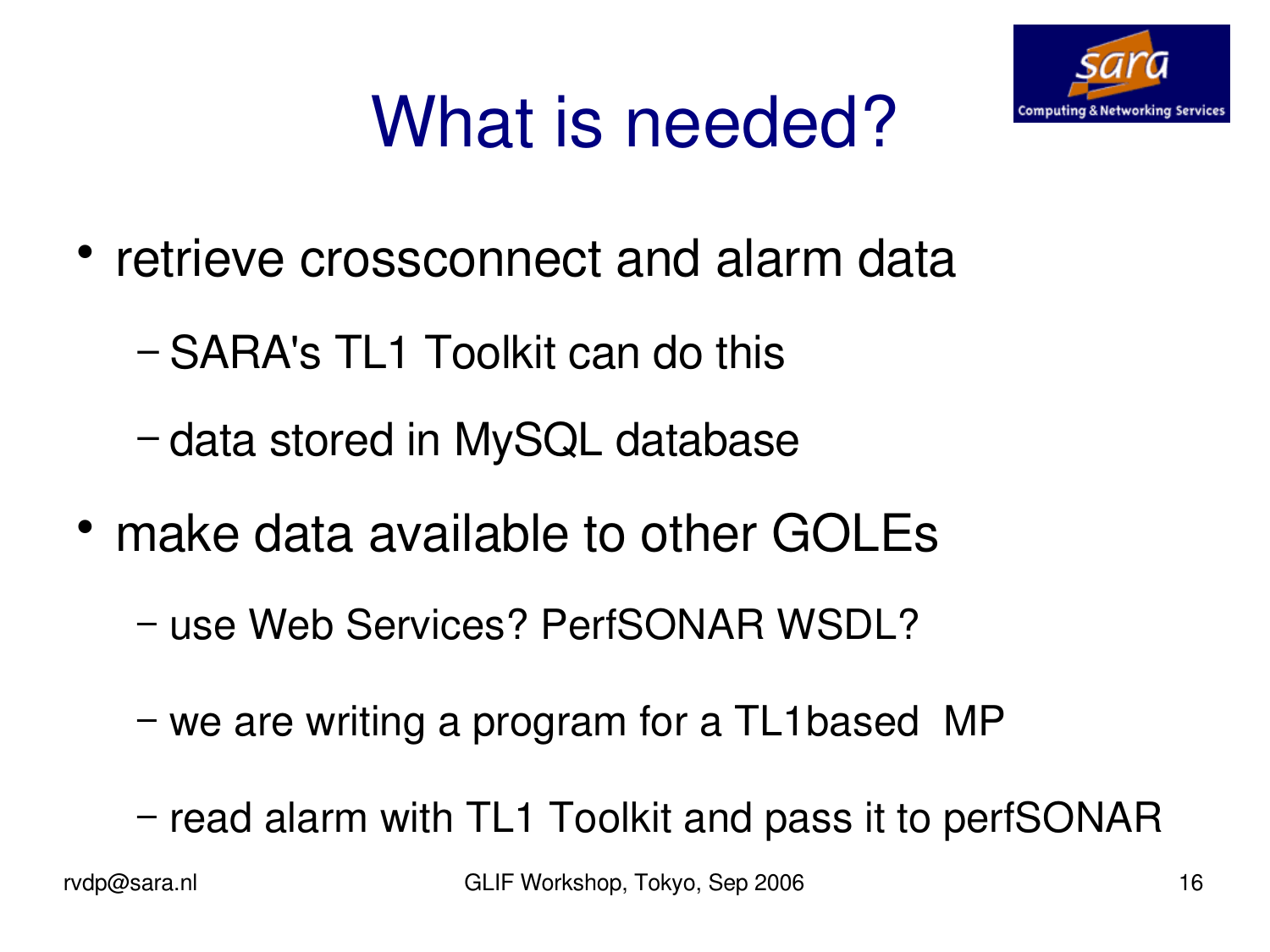

## What is needed?

- provide lightpath topology information
	- − Network Description Language (NDL)?
- we use NDL to **automatically** generate topologies of all NetherLight lightpaths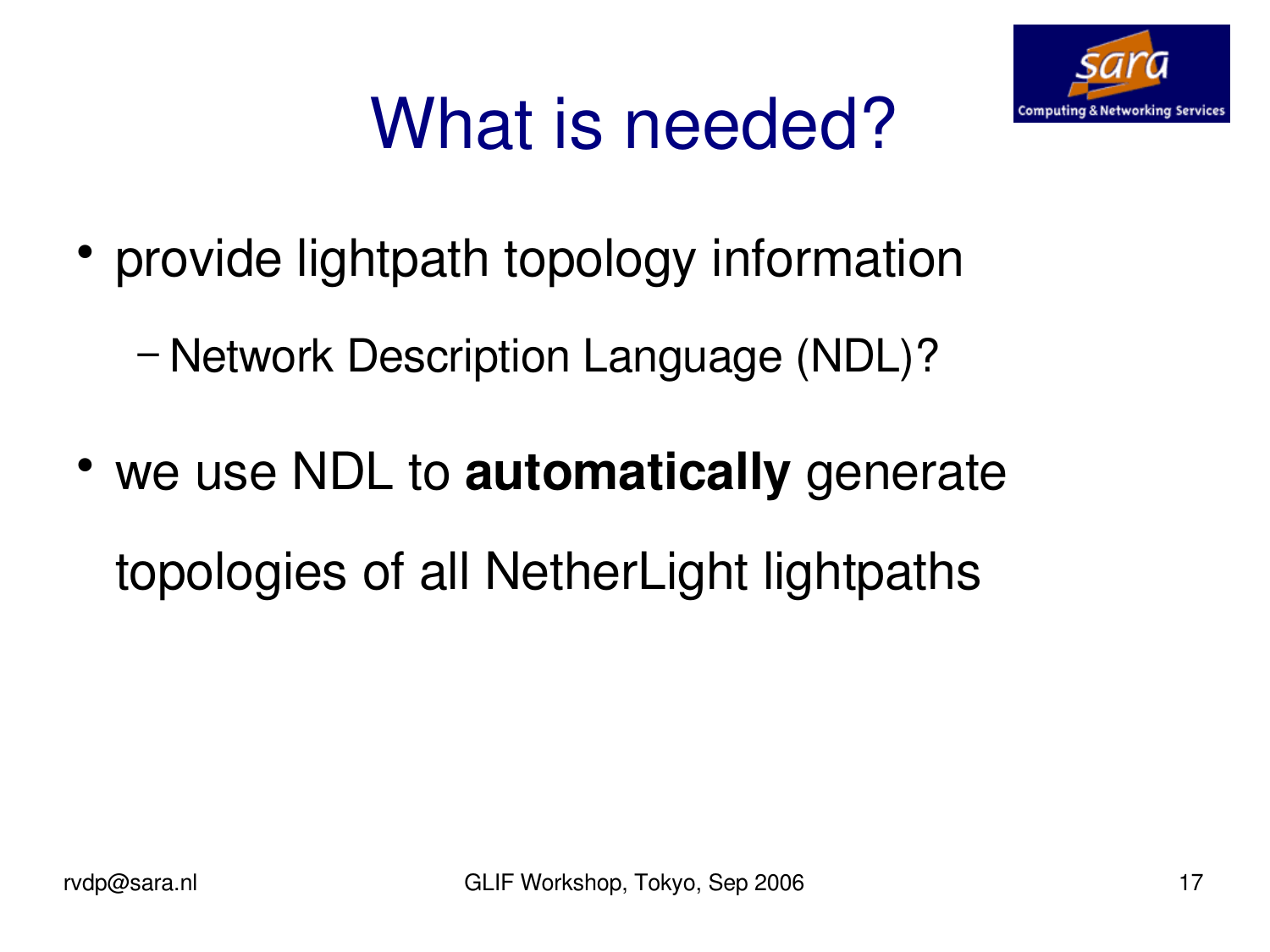

### Web sites

- Each GOLE has website
	- − status of all lightpaths going through that GOLE
	- − click to see details
- Topology information
	- − where does the lightpath go through
	- − each GOLE decides on level of detail
	- − SARA's Java Applet example of visualisation